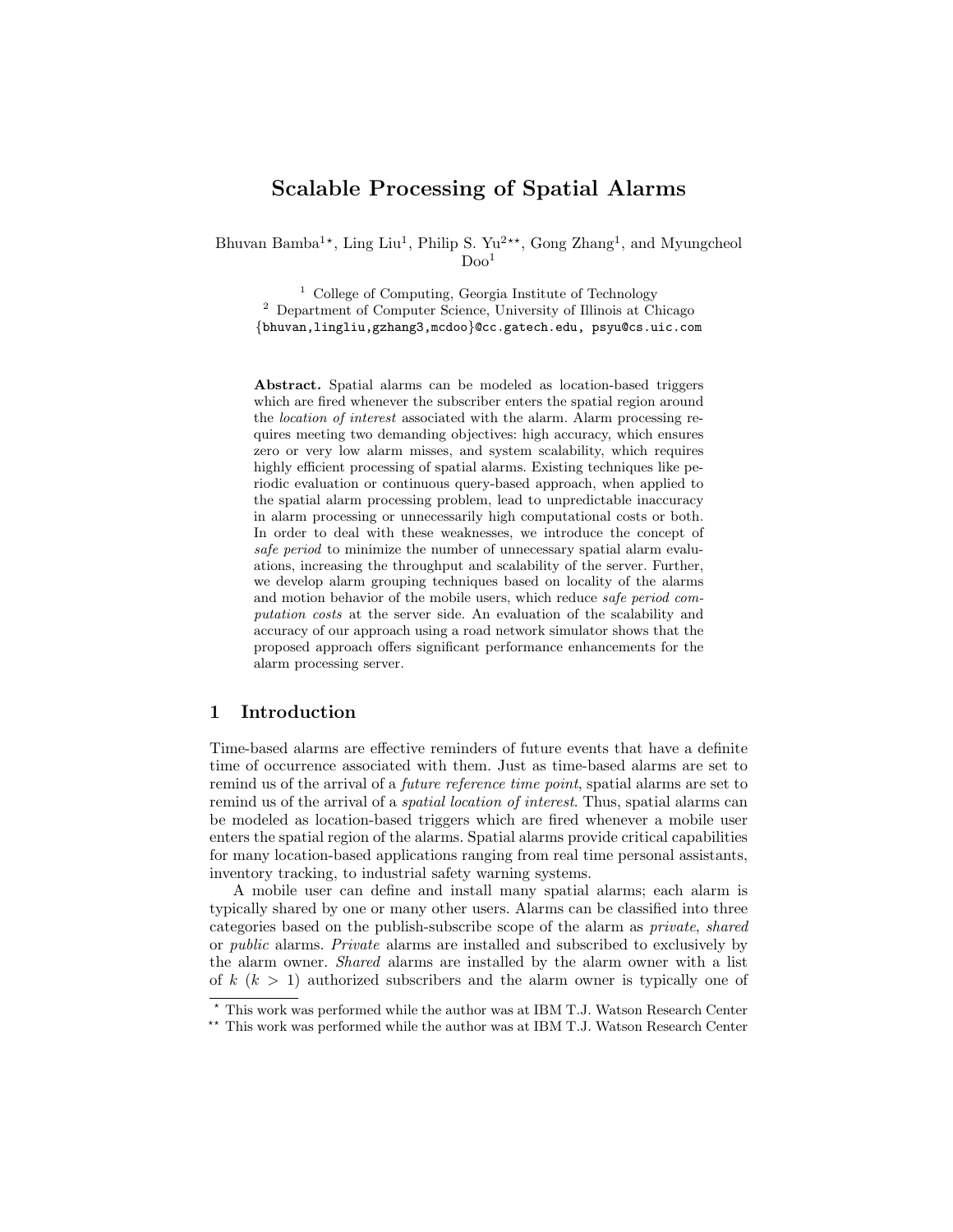the subscribers. Mobile users may subscribe to public alarms by topic categories or keywords, such as "traffic information on highway 85North", "Top ranked local restaurants", to name a few. Each alarm is associated with an *alarm target* which specifies the location of interest to the user; a region surrounding the alarm target is defined as the spatial alarm region. The alarm trigger condition requires that subscribers of the alarm be notified as soon as they enter the spatial alarm region.

Processing of spatial alarms requires meeting two demanding objectives: high accuracy, which ensures no alarms are missed, and high scalability, which guarantees that alarm processing is efficient and scales to large number of spatial alarms and growing base of mobile users. The conventional approach to similar problems involves periodic evaluations at a high frequency. Each spatial alarm evaluation can be conducted by testing whether the user is entering the spatial region of the alarm. Though periodic evaluation is simple, it can be extremely inefficient due to frequent alarm evaluation and the high rate of irrelevant evaluations. This is especially true when the mobile user is traveling in a location that is distant from all her location triggers, or when all her alarms are set on spatial regions that are far apart from one another. Further, even a very high frequency of alarm evaluations may not guarantee that all alarms will be successfully triggered. The spatial continuous query approach would process a spatial alarm by transforming the alarm into a user-centric continuous spatial query. Given the alarm region of radius  $r$  around the alarm target and the mobile user's current location, the transformed spatial query is defined by the query range  $r$  with the mobile alarm subscriber as the focal object of the query. The query processor checks if the obtained query results contain the alarm target object. This process repeats periodically until the alarm target is included in the query results at some future time instant. The obvious drawback of this approach is the amount of unnecessary processing performed in terms of both the number of evaluations and the irrelevant query result computation at each evaluation. A more detailed discussion of the weaknesses can be found in our technical report [6].

Spatial alarms can be processed using server-based infrastructure or clientbased architecture. A server-based approach must allow optimizations for processing spatial alarms installed by multiple mobile clients, whereas a client-based approach focuses more on energy-efficient solutions for evaluating a set of spatial alarms installed on a single client. Bearing in mind the problems inherent with the continuous spatial query evaluation approach and drawbacks of the periodic alarm evaluation approach, we develop a safe period-based alarm evaluation approach. The goal of applying safe period optimization is to minimize the amount of unnecessary alarm evaluations while ensuring zero or very low alarm miss rate. The other technical challenge behind safe period optimization is to minimize the amount of safe period computation, further improving system scalability and achieving higher throughput. We describe our basic approach for safe period computation in the next section and address the challenge of reducing the amount of safe period computations in Section 3. We evaluate the scalability and accuracy of our approach using a road network simulator and show that our proposed framework offers significant performance enhancements for the alarm processing server while maintaining high accuracy of spatial alarms.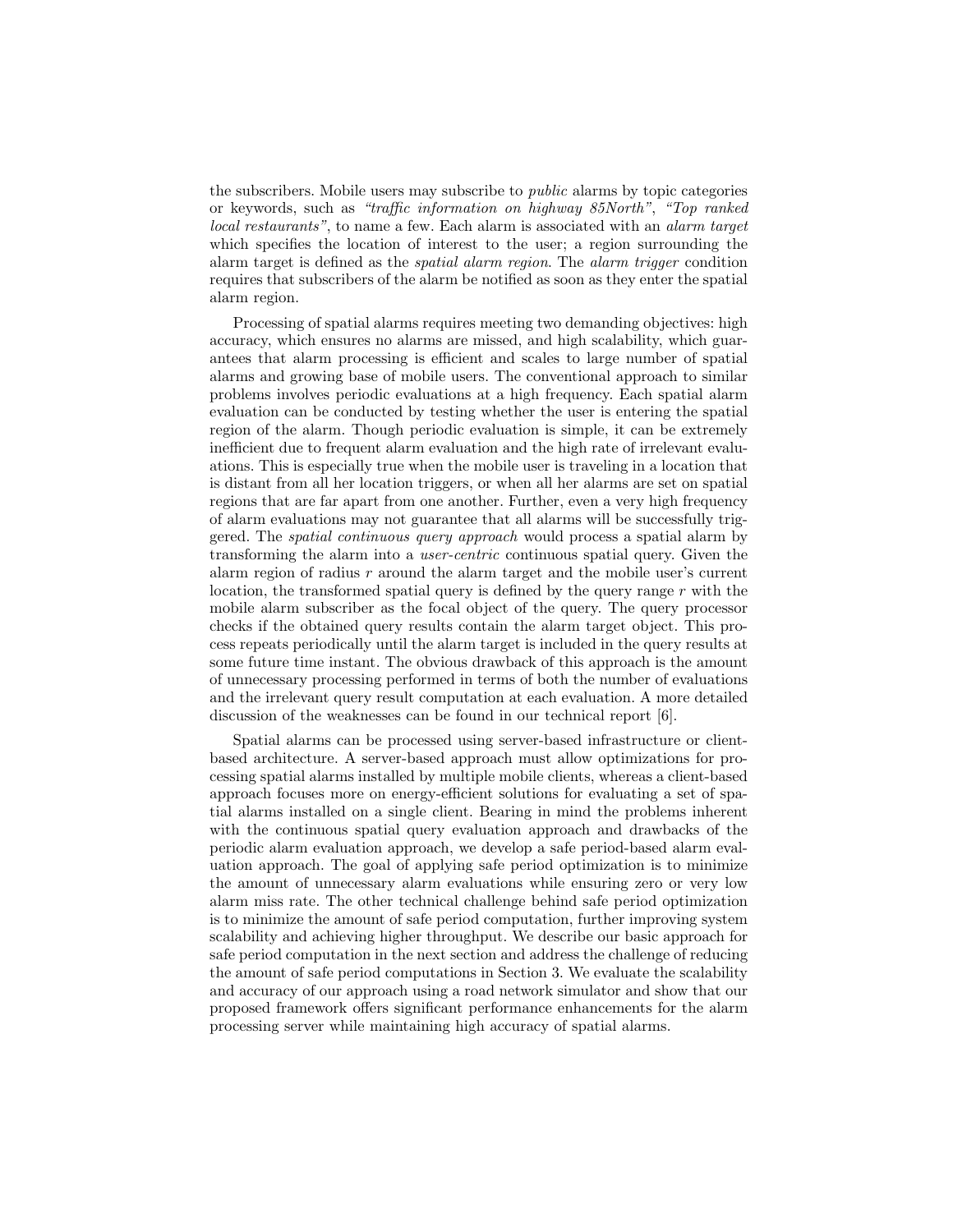## 2 Safe Period Computation

Safe period is defined as the duration of time for which the probability of an alarm being triggered for a subscriber is zero. Consider a subscriber  $S_i$  (1  $\leq$  $i \leq N$ ) and a spatial alarm  $A_j$   $(1 \leq j \leq M)$ , where N is the total number of mobile users and  $M$  is the total number of alarms installed in the system. The safe period of alarm  $A_j$  with respect to subscriber  $S_i$ , denoted by  $sp(S_i, A_j)$  can be computed based on the distance between the current position of  $S_i$  and the alarm region  $R_j$ , taking into account the motion characteristics of  $S_i$  and alarm target of  $A_i$ . Concretely, for alarms with mobile subscribers and static targets, the two factors that influence the computation of safe period  $sp(S_i, A_j)$  are (i) the velocity-based motion characteristic of the subscriber  $S_i$ , denoted by  $f(V_{S_i})$ and (ii) the distance from the current position of subscriber  $S_i$  to the spatial region  $R_j$  of alarm  $A_j$ , denoted by  $d(S_i, R_j)$ . Thus the safe period  $sp(S_i, A_j)$  can be computed as follows:

$$
sp(S_i, A_j) = \frac{d(S_i, R_j)}{f(V_{S_i})}
$$
\n(1)

#### 2.1 Distance Measurements

We use *Euclidean distance* as the basic distance measure for safe period computation. It measures the minimum distance from the current position of the mobile user, denoted as  $P_m = (x_m, y_m)$ , to the spatial alarm region R. Consider a spatial alarm region R covering the rectangular region represented by four vertices of a rectangle  $(P_1, P_2, P_3, P_4)$ , as shown in Figure 1(a). The minimum Euclidean distance from  $P_m$  to the spatial alarm region R, denoted by  $d_{m,R}$ , can be computed by considering the following four scenarios:  $\Phi$  when the mobile subscriber lies inside the spatial alarm region the distance  $d_{m,R}$  is zero;  $\mathcal{Q}$ when the mobile subscriber is within the  $y$  scope of the spatial alarm region, the minimum euclidean distance is the distance from the mobile subscriber to the nearer of the two spatial alarm edges parallel to the x-axis; 3 when the mobile subscriber is within the  $x$  scope of the spatial alarm region, minimum euclidean distance is the distance from the mobile subscriber to the nearer of the two spatial alarm edges parallel to the y-axis; and  $\Phi$  when the mobile subscriber is outside both the  $x$  and  $y$  scope then the distance is the minimum of the euclidean distance to the four vertexes. Formally,  $d_{m,R}$ , the minimum Euclidean distance from mobile position  $P_m$  to the spatial alarm region  $R$ , is computed using the following formula:

$$
d_{m,R} = \begin{cases} 0, & x_1 \le x_m \le x_2 \\ min(|x_m - x_1|, |x_m - x_2|), & y_1 \le y_m \le y_2 \text{ only} \\ min(|y_m - y_1|, |y_m - y_2|), & x_1 \le x_m \le x_2 \text{ only} \\ min(d_{m,1}, d_{m,2}, d_{m,3}, d_{m,4}), \text{ otherwise} \end{cases}
$$

 $d_{m,k}, k \in \{1,2,3,4\}$  denotes the Euclidean distance from  $P_m$  to rectangle vertex  $P_k$ . The distance function  $d_{i,j} = \sqrt{(x_i - x_j)^2 + (y_i - y_j)^2}$  is used to compute the Euclidean distance between two points  $P_i$  and  $P_j$ .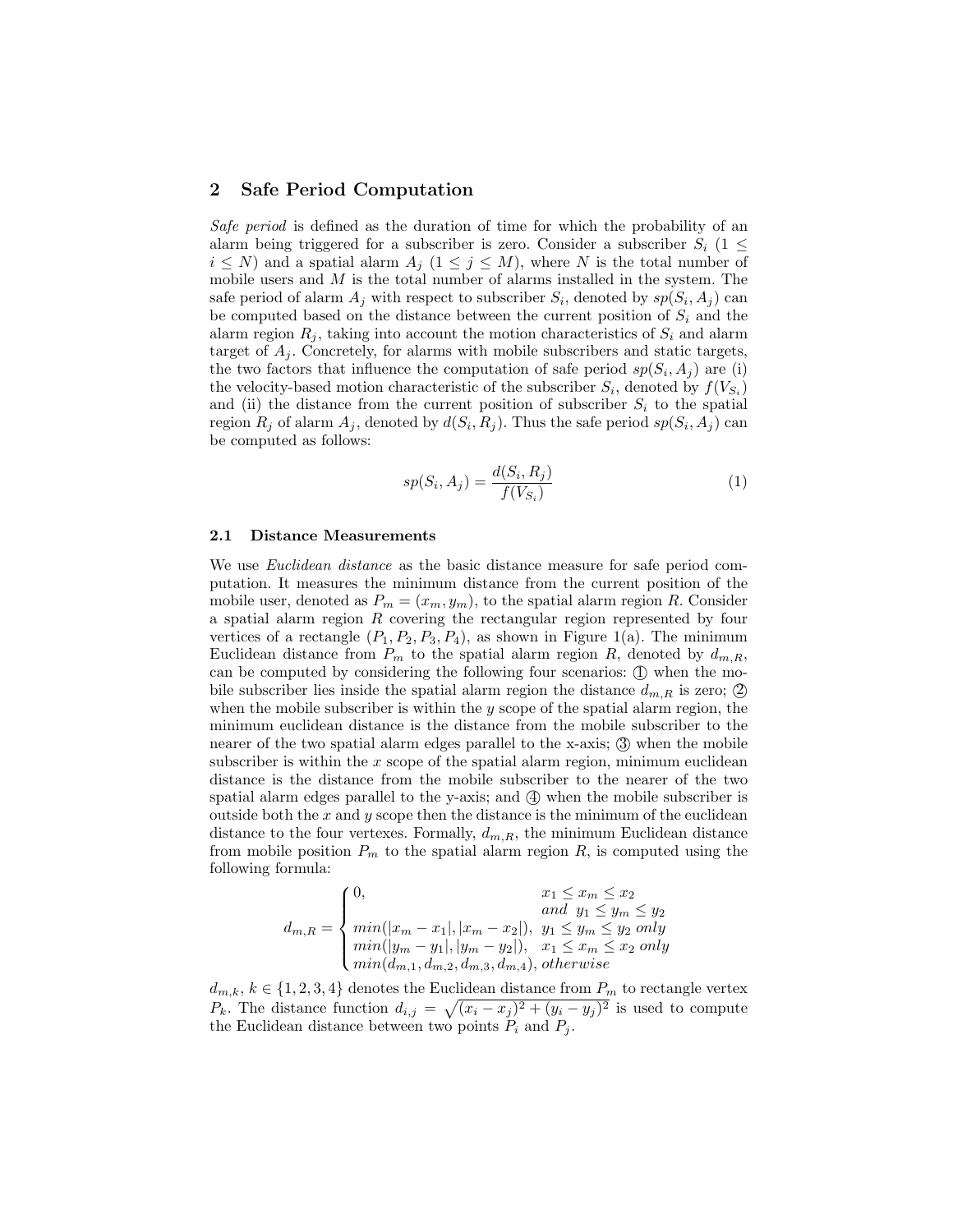

Fig. 1. Basic Safe Period Computation

The safe period formula in equation 1 assumes that the subscriber heads towards the alarm region in a straight line along the direction of the minimum Euclidean distance, an assumption that rarely holds true. One way to relax this stringent condition is to use the *steady motion assumption*: If the subscriber is heading towards the alarm region  $R$ , then the deviation in her motion direction is not likely to be extreme. Figure 1(b) shows a scenario where the bounded deviation in subscriber motion is taken into account for calculating average safe period for subscriber  $S$  approaching alarm region  $R$ . In order for the subscriber  $S$  to enter the alarm region  $R$  at some future time instant, the average angle of motion for the subscriber S over the safe period must lie between  $-\theta_L$  and  $+\theta_R$  (as shown in the figure), which we refer to as alarm trigger angular range. Assume that the mobile subscriber heads towards the alarm region R in a direction at an angle  $\theta$  to the minimum Euclidean distance vector; we refer to the distance from the subscriber position to the alarm region as the steady motion distance, denoted as  $sm_{dist}(\theta)$ . The steady motion-based safe period can be determined by  $sm_{dist}(\theta)/f(V_S)$ . Using the average steady motion distance obtained by computing  $sm_{dist}(\theta)$  over all  $\theta$  values ranging from  $-\theta_L$  to  $+\theta_R$ , the steady motion-based safe period over the alarm trigger angular range can be calculated as,

$$
sp = \frac{\int_{-\theta_L}^{+\theta_R} sm_{dist}(\theta)d\theta}{f(V_S)\int_{-\theta_L}^{+\theta_R} d\theta} = \frac{l+h}{f(V_S)(\theta_R + \theta_L)},
$$
\n(2)

where  $l, h$  denote the length and height of the spatial alarm region. The steady motion assumption provides a more realistic and optimistic measure for safe period computations compared to the minimum Euclidean distance approach.

#### 2.2 Velocity Measurements

The use of maximum travel speed of the mobile client for the velocity function  $f(V<sub>S</sub>)$  carries both advantages and disadvantages. On one hand, the 'maximum travel speed' can be set by pre-configuration based on a number of factors, such as the nature of the mobile client (car on the move or a pedestrian walking on the street), or the type of road used. On the other hand, maximum speedbased estimation is often pessimistic, especially in the following two scenarios: (i) when the mobile client stops for an extended period of time, or (ii) when the mobile client suddenly turns onto a road with very low speed limit. Another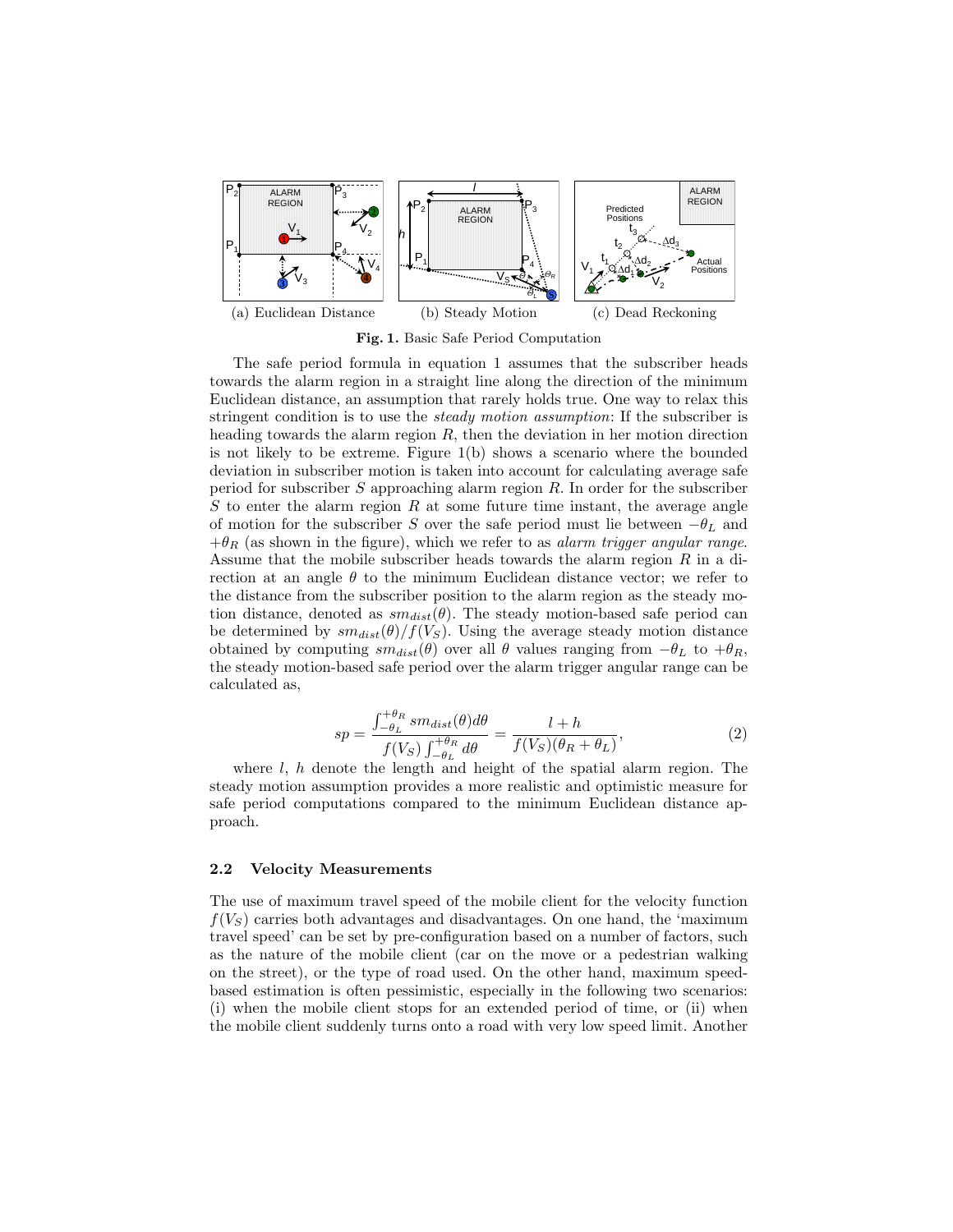

Fig. 2. Alarm Locality-based Grouping

issue related to the use of maximum speed of a mobile client for the velocity function  $f(V<sub>S</sub>)$  is related to alarm misses. The maximum velocity-based approach may fail to trigger alarms in cases where the maximum speed for the mobile subscriber increases suddenly. For example, a vehicle moving from a street onto a state highway would experience a sudden increase in its velocity, which may invalidate safe period computations. One way to address such sudden increase in velocity is to use dead reckoning techniques which require the mobile user to report to the server when her velocity increases over a certain threshold, as shown in Figure 1(c). The use of dead reckoning or similar techniques will allow the server to recompute the safe period for mobile client upon any significant velocity change. In Figure  $1(c)$ , the mobile client keeps track of its predicted positions based on its maximum speed and its actual positions. As soon as the difference between the predicted position and the actual position exceeds a given threshold value (say  $\delta$ ), the client provides its current speed to the server.

## 2.3 Safe Period-based Alarm Evaluation

The safe period-based approach processes a spatial alarm in three stages. First, upon the installation of a spatial alarm, the safe period of the alarm with respect to each authorized subscriber is calculated. Second, for each alarm-subscriber pair, the alarm is processed upon the expiration of the associated safe period and a new safe period is computed. In the third stage, a decision is made regarding whether the alarm should be fired or wait for the new safe period to expire.

When compared to periodic alarm evaluation, the safe period approach for spatial alarm processing reduces the amount of unnecessary alarm evaluation steps, especially when the subscriber is far away from all her alarms. On the other hand, the main cost of the basic safe period approach described in this section is due to the excessive amount of unnecessary safe period computations, as the basic safe period approach performs safe period computation for each alarm-subscriber pair. One obvious idea to reduce the amount of unnecessary safe period computations is to group spatial alarms based on geographical proximity and calculate safe period for each subscriber and alarm group pair instead of each alarm-subscriber pair.

## 3 Alarm Grouping Techniques

The basic premise behind alarm grouping is to reduce the number of safe period computations while ensuring no alarm misses. In this section, we present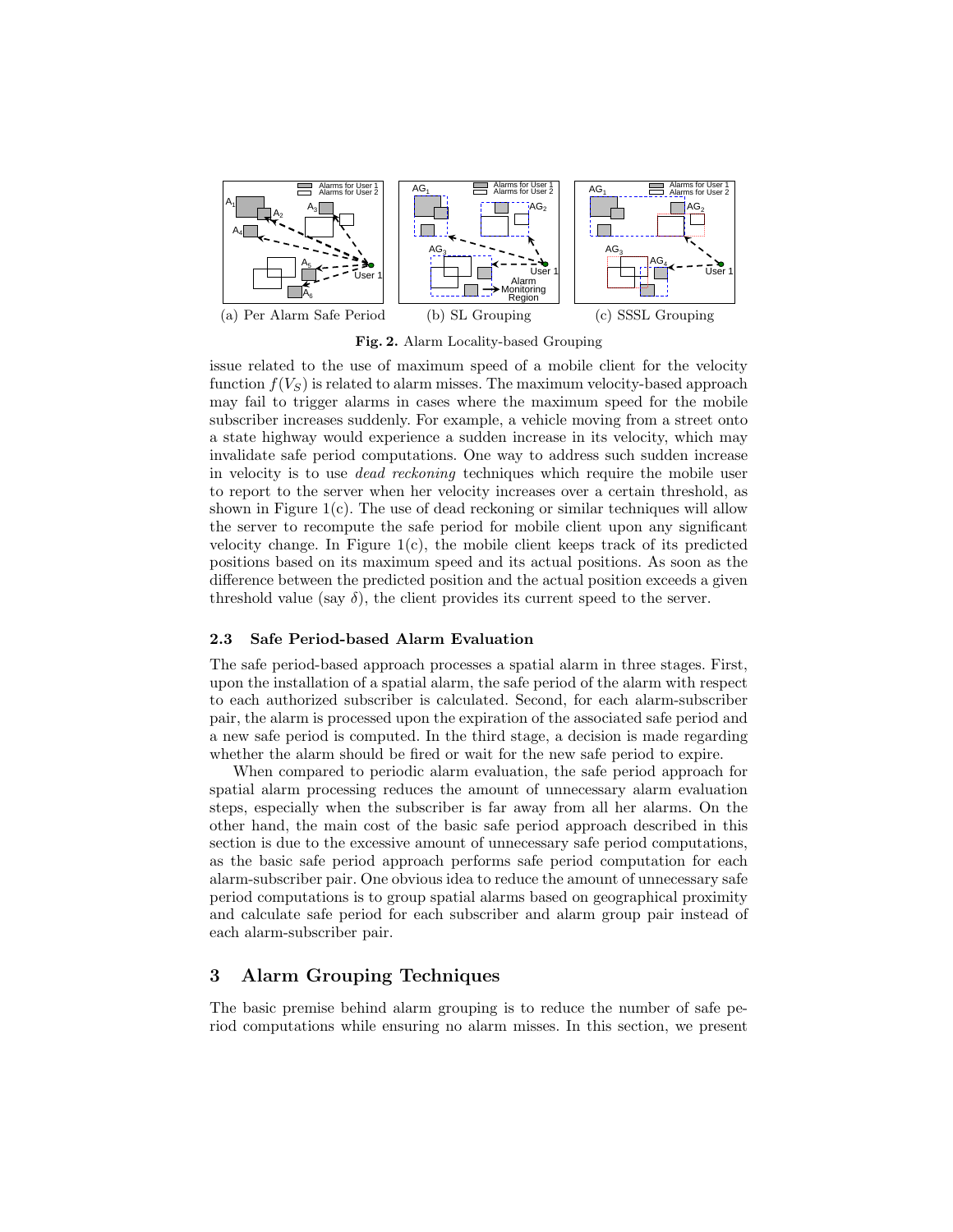three alternative grouping techniques, each of which offers different degree of improvement for safe period computations. First, we group all alarms based on their spatial locality. Alternatively, we apply spatial locality based-grouping to alarms of each individual subscriber. Our experimental study shows that this approach is more effective. The third locality-based alternative is to employ the nearest alarms-based grouping, which is effective but costly when there are frequent alarm additions and removals.

## 3.1 Spatial Locality-based Grouping

Spatial locality-based (SL) grouping considers the set of alarms from all users and groups together the nearby alarms. This approach outperforms basic safe period alarm evaluation if each group has a large number of alarms belonging to the same subscriber. Figure  $2(a)$  displays the alarm regions for a set of installed alarms. The alarms for user 1 are marked by shaded regions. Basic safe period evaluation computes the distance from each of the six alarms  $\{A_i \mid 1 \leq i \leq 6\}$ . In comparison, Figure 2(b) shows three groups derived from spatial locality-based grouping technique. We use a simple R-tree implementation in order to group alarms and identify the minimum bounding rectangles (MBRs) for alarm groups which are also referred to as *alarm monitoring regions*. Instead of computing distance for each alarm-subscriber pair, spatial locality-based grouping calculates the distance for each subscriber and alarm group pair. However, on entering a monitoring region the distance to all relevant alarms within the alarm group also needs to be computed. Despite this additional evaluation step, the number of safe period computations may be considerably reduced by grouping alarms according to spatial locality. Instead of six computations required by the basic safe period technique, only three computations need to be performed as all three alarm groups,  $\{AG_i \mid 1 \leq i \leq 3\}$ , contain alarms relevant to user 1. Further computations are dependent on the number of relevant alarms within the users' current alarm monitoring region. Even though this approach reduces the number of computations it requires considerable additional processing to determine the set of relevant alarm groups for each subscriber and the set of relevant alarms for each subscriber within an alarm group. The lack of subscriber-specificity in the underlying data structure, R-Tree, leads to retrieval of large number of unnecessary alarms. This technique proves to be efficient in presence of large number of public alarms as the effect of subscriber-specificity is reduced in this situation.

## 3.2 Subscriber-Specific Spatial Locality-based Grouping

In contrast to spatial locality-based grouping, subscriber-specific spatial localitybased (SSSL) grouping performs a two level grouping: the first level grouping is on all subscribers and the second level grouping is on spatial alarms relevant to each subscriber. We use a B-tree based implementation to speed up search on subscribers and an R-Tree implementation to capture spatial locality of alarms for each subscriber. The underlying data structure is a hybrid structure which uses a B-tree for subscriber search at the first level and an R-tree for subscriber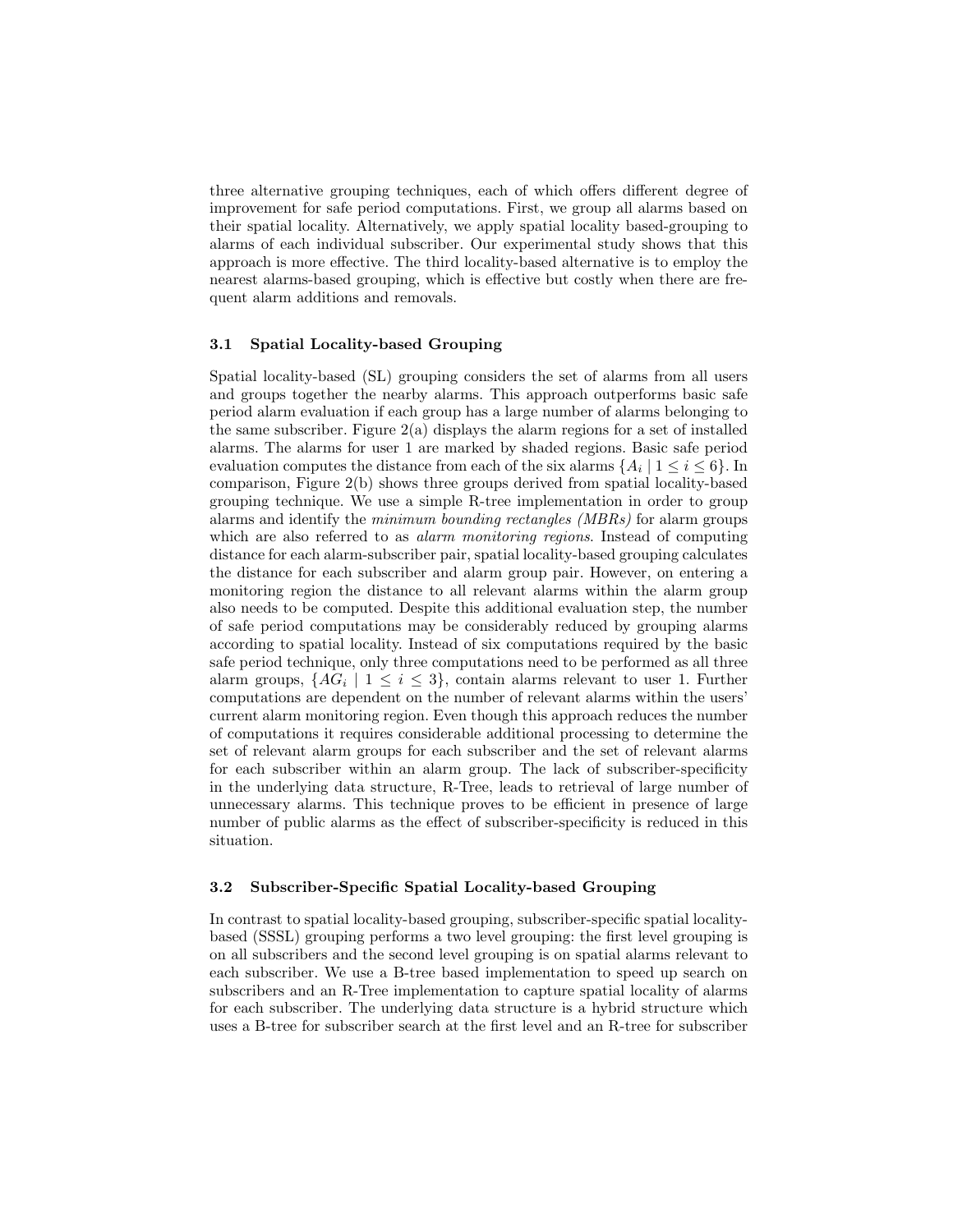

Fig. 3. Nearest Alarms-based Grouping

specific spatial alarm search at the second level. Figure  $2(c)$  shows an example of this grouping. Alarms installed by user 1 are grouped together in  $AG_1$  and  $AG_4$  and may be fired only when the user is entering the MBRs of  $AG_1$  or  $AG_4$ . Subscriber specific spatial locality-based grouping has two advantages over the previous approaches. First, the number of safe period computations is significantly reduced. Second, each alarm group contains alarms relevant to a single user, thus no irrelevant processing is performed. Our experimental results show that this approach is efficient in the presence of large number of subscribers and for large number of private and shared alarms.

## 3.3 Nearest Alarms-based Grouping

Nearest alarms-based grouping allows the system to perform one or only a few alarm checks dependent on the current subscriber position. The idea is to have each location on the map associated with the nearest spatial alarm region(s). In order to perform nearest alarms-based grouping we use an extension of the well known Voronoi diagram geometric structure [5]. The Voronoi diagram for a given set of points P in d-dimensional space  $\mathbb{R}^d$  partitions the space into regions where each region includes all points with a common closest point  $\epsilon$  P. The Voronoi *region*  $\overline{VR}(p)$  corresponding to any point  $p \in P$  contains all points  $p_i \in \mathbb{R}^d$  such that,

$$
\forall p' \epsilon P, p' \neq p, dist(p_i, p) \leq dist(p_i, p') \tag{3}
$$

Figure 3(a) shows the Voronoi diagram for a set of points in two-dimensional space  $\mathbb{R}^2$  with euclidean distance metric. The shaded area marks out the Voronoi *region*  $VR(p)$  for the point p.

In order to create a Voronoi diagram for spatial alarms we first represent each spatial alarm region R by its center point  $(x_{cr}, y_{cr})$  and l, h representing the length and height of the alarm region. We consider the center point of each alarm region as a Voronoi site and create the Voronoi diagram as shown in Figure 3(b). But alarm regions may overlap with adjacent Voronoi regions as for alarm  $A_3$  in the figure. Also, consider the subscriber  $S$  in the figure residing in the Voronoi region of alarm  $A_1$ . S is at a minimum Euclidean distance  $d_1$  from the alarm region of  $A_1$  and at a minimum Euclidean distance  $d_2$  to the alarm region of  $A_2$ . Even though  $d_2 < d_1$ ,  $A_1$  is incorrectly identified as the nearest alarm on the basis of the underlying Voronoi diagram. In order to rectify this problem, we introduce an extension to the original Voronoi diagram by extending the boundary of each Voronoi region by the *extension radius r* associated with each point p where  $r =$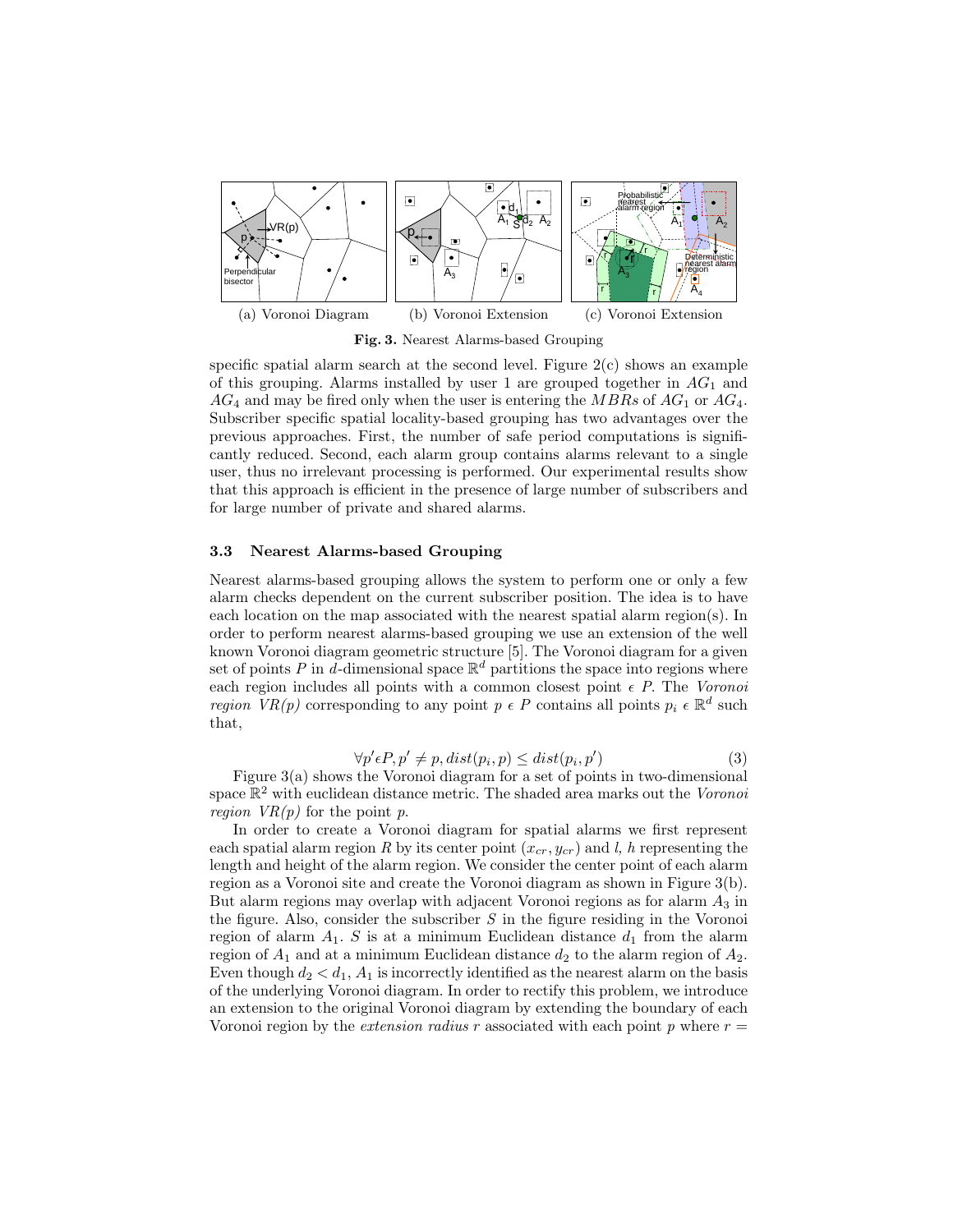$\sqrt{(\frac{l}{2})^2 + (\frac{h}{2})^2}$ . *l, h* denote the length and height of the alarm region associated with center point p. The extended Voronoi regions for alarms  $A_1$ ,  $A_2$ ,  $A_3$  and  $A_4$  are shown in Figure 3(c). Extending the Voronoi region boundaries leads to overlaps among neighboring Voronoi regions; subscribers inside overlapping regions (probabilistic nearest alarm region) may have more than one possible nearest alarm whereas subscribers inside non-overlapping regions (*deterministic* nearest alarm region) can have only one nearest alarm.

Nearest alarm grouping is efficient for systems that have infrequent addition or removal of alarms and have no hotspots. However, it fails when there is frequent addition/removal of spatial alarms, since Voronoi diagrams need to be reconstructed each time an alarm is added or removed. In addition, high density of alarms in some areas may also lead to large overlaps among Voronoi regions, reducing the efficiency of this technique.

# 4 Experimental Evaluation

In this section, we report our experimental evaluation results. We show that our safe period-based framework and optimization techniques for spatial alarm processing are scalable while maintaining high accuracy.

## 4.1 Experimental Setup

Our simulator generates a trace of vehicles moving on a real-world road network using maps available from the National Mapping Division of the U.S. Geological Survey (USGS [4]) in Spatial Data Transfer Format (SDTS [3]). Vehicles are randomly placed on the road network according to traffic densities determined from the traffic volume data in [9]. We use a map from Atlanta and surrounding regions of Georgia, which covers an area larger than  $1000\ km^2$ , to generate the trace. Our experiments use traces generated by simulating vehicle movement for a period of fifteen minutes, results are averaged over a number of such traces. Default traffic volume values allow us to simulate the movement of a set of 20,000 vehicles. The default spatial alarm information consists of a set of 10,000 alarms installed uniformly over the entire map region; around 65% of the alarms are private, 33% shared and the rest are public alarms.

## 4.2 Experimental Results

The first set of experiments measures the performance of periodic alarm evaluation by varying the time period of updates and shows that this approach does not scale. The second set of experiments compares the basic safe period approach against periodic evaluation and shows that safe period-based alarm processing offers higher success rate with lower evaluation time. The last set of experiments compares the performance of the various grouping-based optimizations against the basic safe period approach exhibiting the scalability of our grouping optimizations.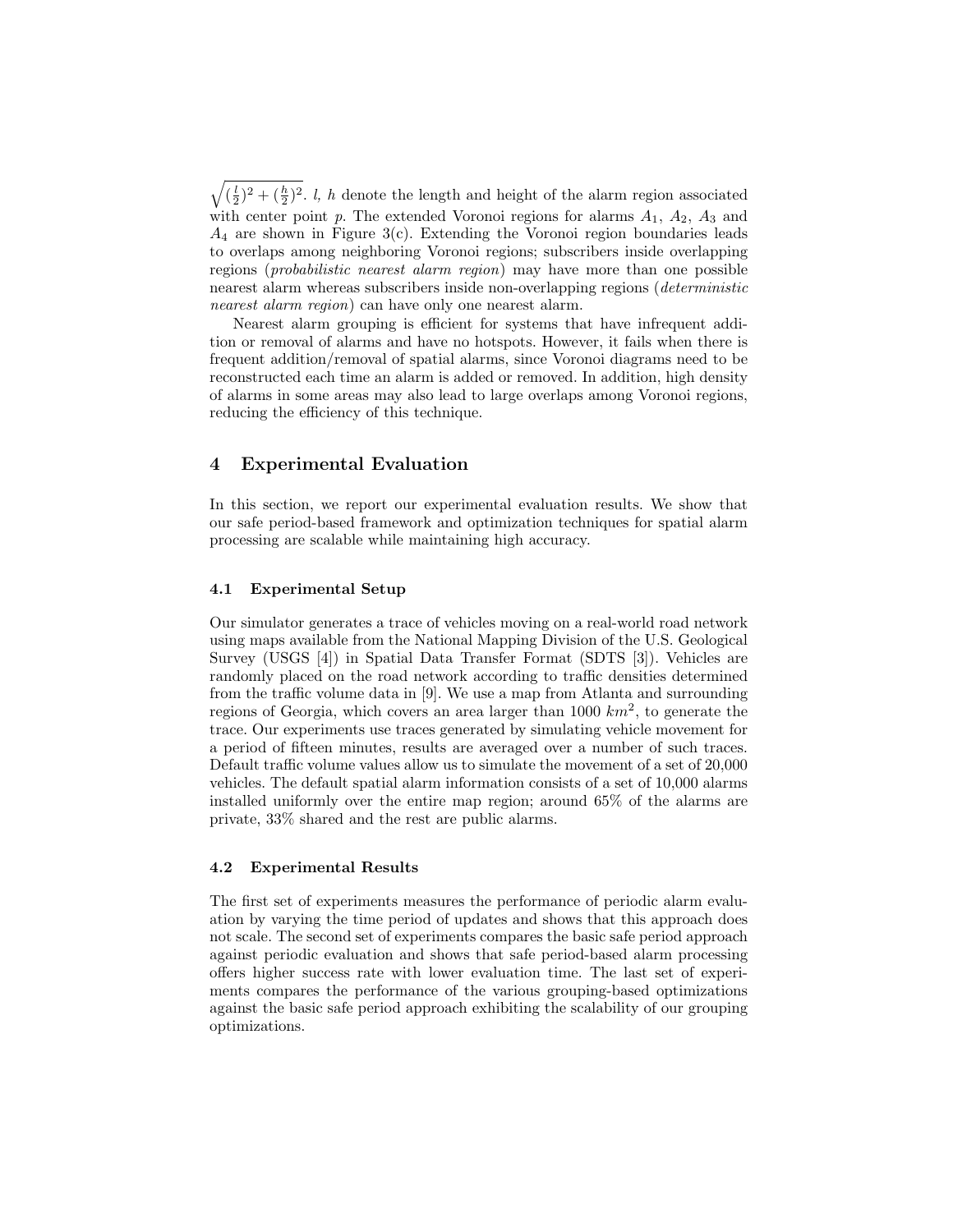

Fig. 5. Safe Period Optimization with Varying Number of Alarms

Scalability Problems of Periodic Alarm Evaluation Technique: In this first set of experiments, we measure the scalability of the periodic alarm evaluation technique with varying number of users. Figure 4 displays the results as we vary the number of users from 2K to 20K. The time period  $t_p$  for periodic alarm evaluation is varied from 1 second to 50 seconds. As can be seen from Figure 4(a), the success rate for alarm evaluation is 100% only if  $t_p=1$  second; for higher  $t_p$  success rate starts falling, even with  $t_p=2$  seconds the success rate does fall to 99.9% which may not be acceptable from QoS viewpoint as this translates to a significant number of alarm misses. The sequence of alarms to be triggered for 100% success rate are determined from a trace generated with highly frequent location updates for each user. The alarm processing time is plotted in Figure 4(b). Our traces are of fifteen minutes duration; considering that the system has around 80% of this time for processing spatial alarms we set the maximum processing time available to the system at  $t=12$  minutes as indicated by the horizontal dotted line in Figure 4(b). For 10K users the system is unable to process alarms at  $t_p=1$  seconds, thus failing to attain 100% success rate. For 20K users, this scalability problem becomes worse and the system is able to evaluate alarms only at  $t_p=5$  seconds. Thus, we conclude that periodic evaluation approach does not scale.

Performance Comparison with Basic Safe Period Approach: In this section, we compare the performance of basic safe period approach against periodic evaluation. We display the results for periodic approach with  $t_p=2$  seconds,  $t_p=$ 5 seconds,  $t_p=10$  seconds and the basic safe period optimization as discussed in Section 2 (P2, P5, P10 and SP in Figure 5(b)). Figure 5 displays the success rate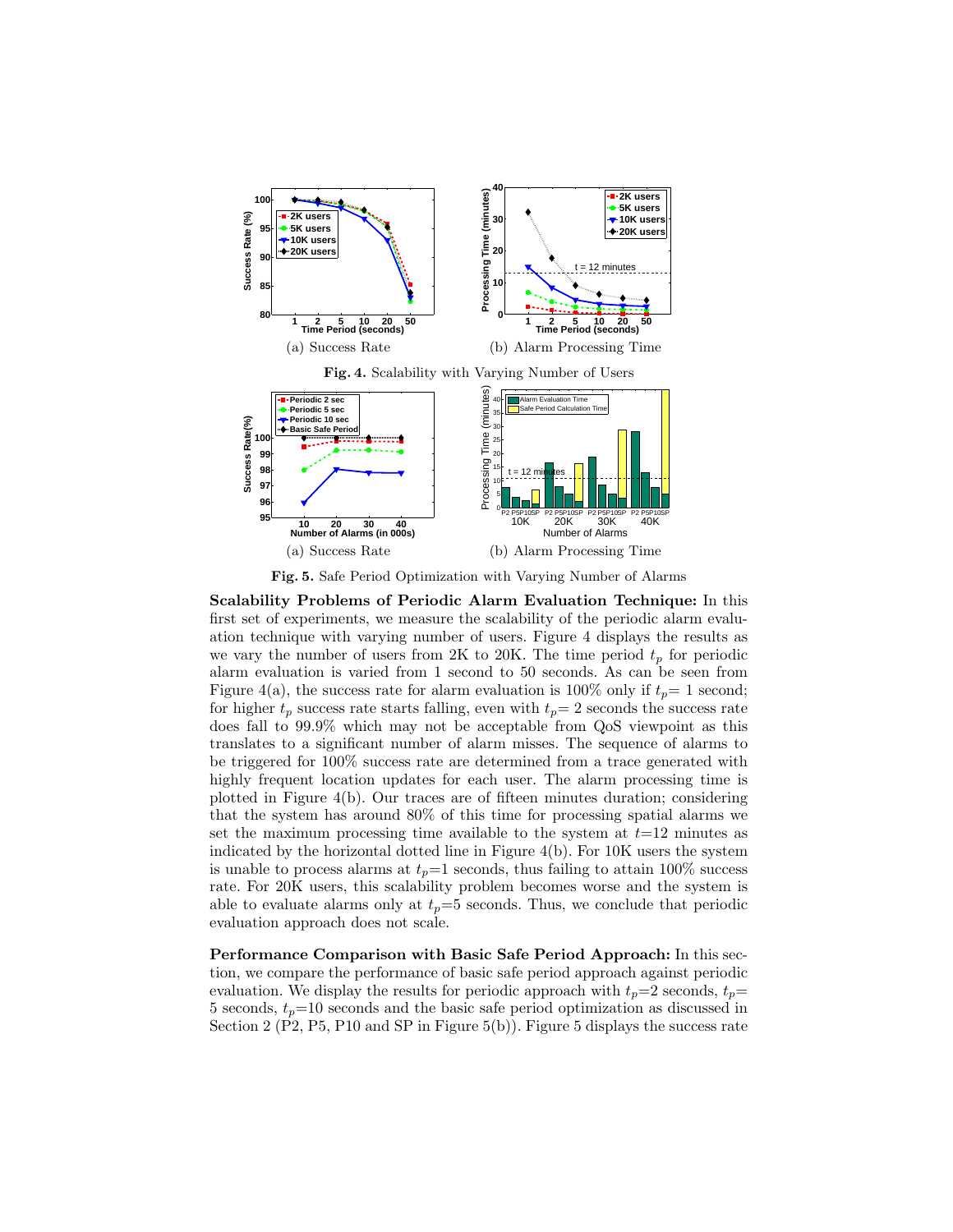

Fig. 6. Safe Period Optimizations with Varying Number of Users

and processing time as we increase the number of alarms from 10K to 40K. Figure 5(a) displays that the success rate is 100% for basic safe period approach and all periodic approaches miss at least a few alarm triggers. Figure 5(b) displays the alarm processing time for P2, P5, P10 and SP with varying number of alarms. The alarm processing time, as shown in Figure 5(b), displays the inability of our basic safe period approach to scale to large number of alarms. In presence of even 20K installed alarms, the approach has excessive safe period computation time which pushes the overall processing time beyond the 12 minute limit determined earlier. Our alarm grouping and subscriber mobility-based techniques provide optimizations to overcome this problem.

Scalability of Safe Period Evaluation Techniques: We now discuss the performance of the safe period optimization techniques to test the scalability of our framework. Figure 6 shows the number of alarm evaluation steps, number of safe period computations and the alarm processing time required by each approach: Basic Safe Period Optimization (BS), Subscriber-Specific Spatial Locality (SS), Voronoi Grid-Based (VG) and a Range-based Subscriber-Specific Grouping Optimization (RB). VG and RB approaches consider alarms only in the vicinity of the current subscriber position for safe period computation. Results for Spatial Locality-based grouping show expected trends but this approach has high overall processing time as the system needs to perform significant amount of computation to determine relevance of alarms/alarm groups for each subscriber. Hence, we exclude this approach from the results.

Figure 6(a) displays the number of alarm evaluation steps required by each approach. Basic safe period measures the safe period to each relevant alarm and uses this safe period to avoid further evaluations. As a result, this approach has to perform a low number of alarm evaluations but each evaluation step involves a very large number of safe period computations. Hence the number of safe period computations for this approach is extremely large (Figure 6(b)) which makes this approach overall computationally expensive as can be seen from the total alarm processing times in Figure  $6(c)$ . Subscriber-specific spatial locality grouping incurs a large number of alarm evaluation steps as can be seen from Figure 6(a). This approach first evaluates safe period for each alarm group; once the user enters an alarm monitoring region another evaluation step is required to determine the safe period to all alarms lying within the alarm monitoring region. Further, this approach needs to keep a check on subscriber position inside the alarm monitoring region and switch to per alarm group-based safe period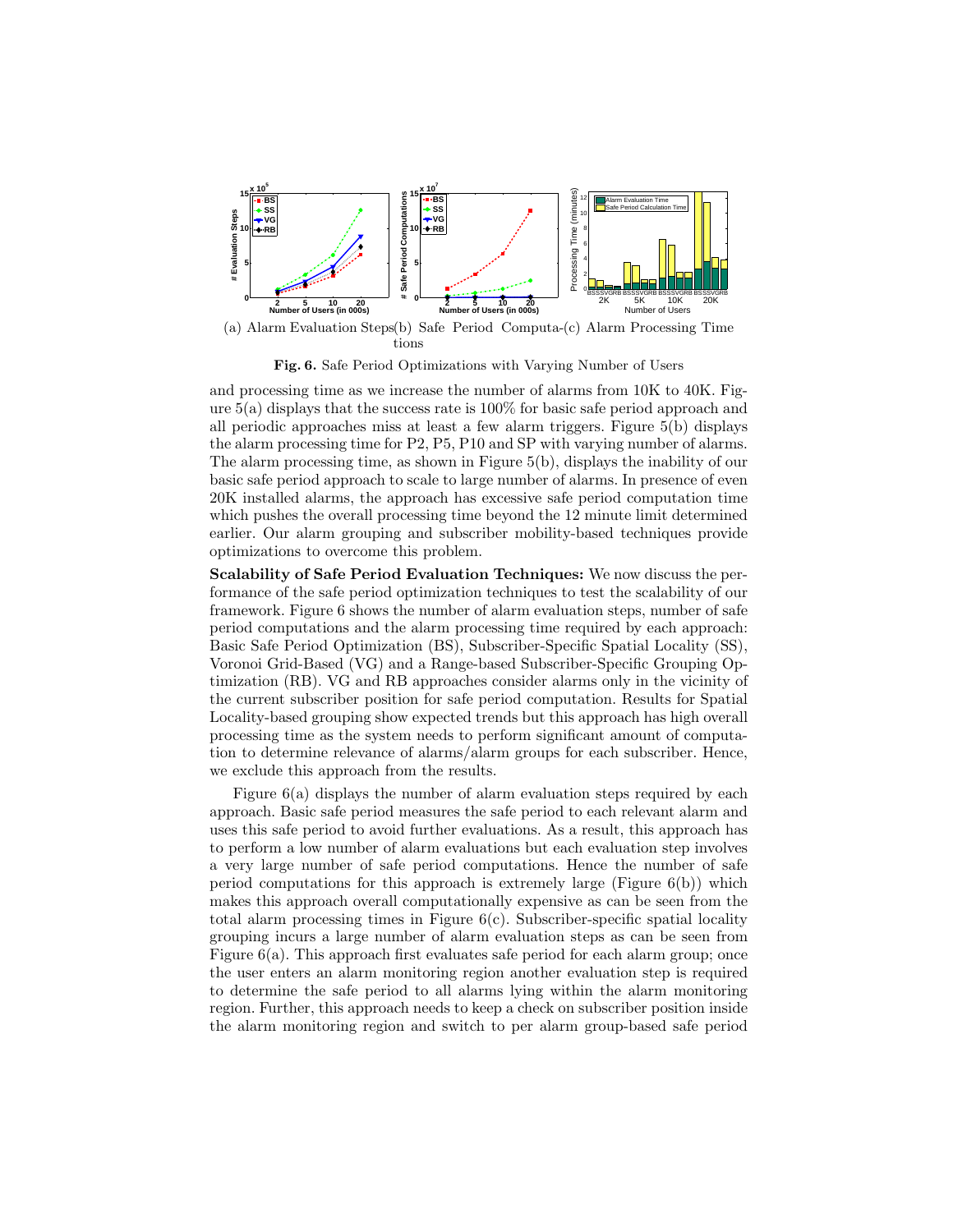computations once the subscriber moves outside the current alarm monitoring region. These additional evaluation steps imply that this approach will incur a larger number of alarm evaluation steps with each evaluation step requiring a small number of safe period computations: either for each alarm group or for all alarms lying within the current alarm monitoring region. Thus the number of safe period computations required by this approach is much lower than the basic approach despite the larger number of alarm evaluation steps. Consequently, the overall processing time for SS is lower than the BS approach as can be seen from Figure 6(c). The VG and RB approaches lower the number of alarm evaluation steps by considering only alarms or alarm groups in the vicinity of the client. In this set of experiments, the RB approach considers alarms within a radius of 1000m from the client position. VG approach overlays a grid with cell size 1000m × 1000m on top of the Voronoi extension and considers alarms only within the current subscriber grid cell. The number of evaluation steps for these approaches is still larger than the number of evaluation steps used by the basic approach as the safe periods computed by this approach may be lower than the safe period computed by the basic approach, in case no relevant alarms/alarm groups lie within the radius range or the current grid cell of the subscriber. However, each alarm evaluation step involves a very small number of safe period calculations leading to an extremely small number of safe period computations (in Figure 6(b) results for VG and RB are overlapping and values are much smaller than other two approaches). Consequently, the overall processing times for these two approaches are significantly lower than other approaches. From these results we can conclude that our safe period optimizations significantly aid the scalability of the system.

# 5 Related Work

An event-based location reminder system has been advocated by many human computer interaction projects [12, 14, 8, 13, 10]. Understandably, the primary focus of the work is from the point of view of the usability of such systems. None of these approaches deal with the system oriented issues which need to be resolved to make such systems feasible. In the realm of information monitoring, event-based systems have been developed to deliver relevant information to users on demand [11, 7]. In addition to monitoring continuously evolving user information needs, spatial alarm processing systems also have to deal with the complexity of monitoring user location data in order to trigger relevant alerts in a non-intrusive manner. Applications like Geominder [1] and Naggie [2] already exist which provide useful location reminder services using cell tower ID and GPS technology, respectively. Client-based solutions for spatial alarm processing should focus on efficiently evaluating spatial alarms while preserving client energy. Our server-centric architecture makes it possible for users to share alarms and make use of external location information monitoring services which provide relevant location-based alerts. A server-centric approach is also essential for extending the technology to clients using cheap location detection devices which may not possess significant computational power.